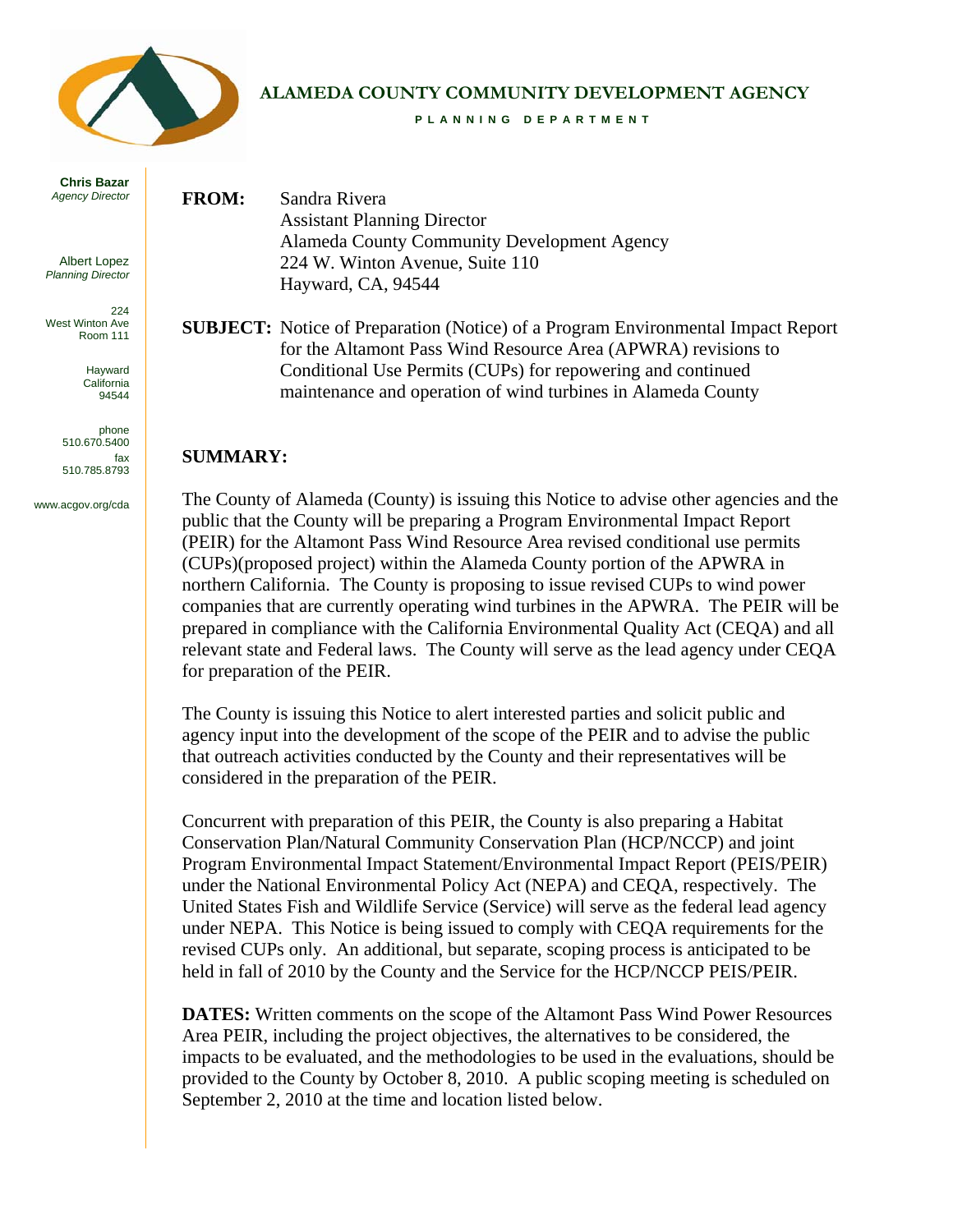**ADDRESSES:** Written comments on the project scope should be sent to Sandra Rivera, Assistant Planning Director, ATTN: Altamont Pass Wind Resource Area CUP PEIR, Alameda County Community Development Agency, 224 W. Winton Avenue, Suite 110, Hayward, CA, 94544, or via email with subject line "Altamont Pass Wind Resource Area CUP PEIR" to: [APWRACUPEIR@acgov.org](mailto:APWRACUPEIR@acgov.org) . Comments may also be provided orally or in writing at the scoping meeting scheduled at the following location:

| City of Dublin Public Library: | Thursday, September 2, 2010       |
|--------------------------------|-----------------------------------|
|                                | 6:30 p.m. to 8:00 p.m.            |
|                                | 200 Civic Plaza, Dublin, CA 94568 |

The project objectives, description of proposed repowering activities, revisions to the existing CUPs, and alternatives currently under consideration will be presented at this meeting. The meeting facilities will be accessible to persons with disabilities. If special translation or signing services or other special accommodations are needed, please contact Maria Palmeri, at 510.670.5400 or maria.palmeri@acgov.org at least 48 hours before the scoping meeting. Also scoping materials will be made available through the County's Internet site: [www.acgov.org/cda/planning/landuseprojects/currentprojects/.](http://www.acgov.org/cda/planning/landuseprojects/currentprojects/)

**FOR FURTHER INFORMATION CONTACT:** Sandra Rivera, Assistant Planning Director, ATTN: APWRA CUP PEIR, Alameda County Community Development Agency, 224 W. Winton Avenue, Suite 110, Hayward, CA, 94544, or at (510) 670-5400.

# **SUPPLEMENTARY INFORMATION:**

# **Scoping**

The County invites all interested individuals, organizations, public agencies, and Native American Tribes to comment on the scope of the PEIR, including the project's objectives, the alternatives to be studied, the impacts to be evaluated and the evaluation methods to be used. Comments should focus on alternatives that may be less costly or have fewer environmental or community impacts while achieving similar conservation and wind repowering objectives and the identification of any significant social, economic, or environmental issues related to alternatives.

# **The Proposed Project**

The proposed project includes modification to existing CUPs for repowering of existing wind farms and the associated power operation and maintenance activities within the Alameda County portion of the APWRA. The County intends to modify its CUPs consistent with the conservation strategy in the HCP/NCCP. Updates to the CUP may include components unrelated to the conservation strategy that may have environmental impacts.

Upon completion of the APWRA HCP/NCCP, it is the intent of the County to amend the existing CUPs to include conservation actions related to repowering and long-term wind turbine operation and maintenance that will be defined in the HCP/NCCP. The amended CUPs will be applicable to all current and new wind farm projects in Alameda County so that any wind power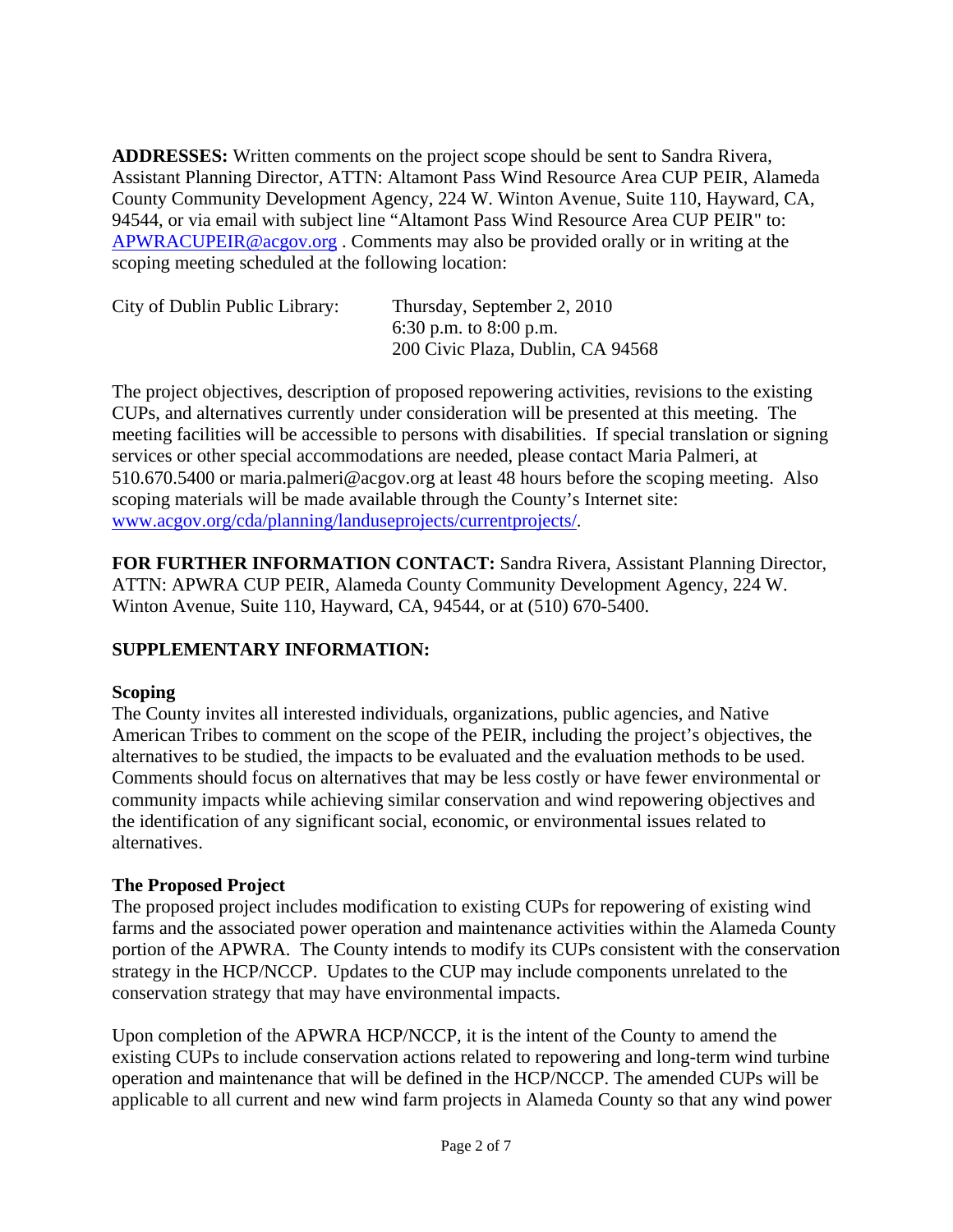company seeking local permits will be subject to the avoidance and minimization measures developed under those plans.

In addition to modification of the existing CUPs, two existing CUP permittees, Altamont Winds LLC and NextEra Energy Resources LLC, have proposed individual projects for inclusion in the proposed project. These individual projects, the 95MW Summit Wind project proposed by Altamont Winds and the NextEra Wind Repowering Project proposed by NextEra are described in detail below.

### **Summit Wind Project**

Altamont Winds LLC (Altamont Winds), an existing CUP permittee, has proposed the 95 MW Summit Wind Project (Summit project) for inclusion in the PEIR and approval as part of the updated CUPs. The Summit project will be located within a 7,650-acre area of the larger APWRA south of Interstate 580 (I-580). Multiple wind farms of approximately 148 MW currently exist in the proposed Summit project area. These wind farms consist of approximately 1,394 wind turbines of varying types, generally sited in strings along ridgelines, on lattice and tubular towers 60 feet to 140 feet in height. The types of wind turbines vary from 100kW to 370kW capacities. Other equipment, facilities and infrastructure associated with these wind turbines include turbine foundations, access roads, electricity collection systems, communication lines for turbine control and monitoring systems, meteorological towers, maintenance housing facilities, and wind farm offices and control center (some of which are located offsite).

As proposed, the Summit project will replace existing, aging wind farm equipment with modern wind turbines and deliver wind generated electrical energy to the Pacific Gas & Electric Company (PG&E). The project is comprised of four components to be implemented sequentially as described below.

**Decommissioning and Reclamation of Existing Wind Farms.** Existing wind turbines, pad mount transformers and electrical cabinets, and meteorological towers will be permanently taken out of service, dismantled and physically removed. Power poles and electrical overhead power lines will be removed where they are no longer required. Concrete foundations for the turbine towers, pad mount transformers/electrical cabinets, and meteorological towers will be removed to a depth of three feet below ground level, or buried/covered with three feet of top soil, and contour graded to conform to natural surrounding ground levels. The restored ground surfaces will be re-seeded to match pre-project conditions. Most of the existing access roads will be removed except when need to serve remaining facilities (such as preserved electrical infrastructure) during future project operations.

**New wind farm construction.** The proposed Summit project would erect sixty (60) wind turbines rated at 1,600 kW each that consist of a 3-bladed rotor, 271 feet in diameter, coupled to a rotor hub and an enclosed electrical generator (with supporting controls), all mounted on a tubular steel tower approximately 262 feet in height. The actual individual turbine selected at the time of project installation may vary from the above description depending on available technology. Similar to the existing wind farm, the proposed turbines will be constructed with supporting infrastructure, a 21 kV or 34.5 kV electrical collection system between the turbines, and transmission line take-off (generally buried underground except where site conditions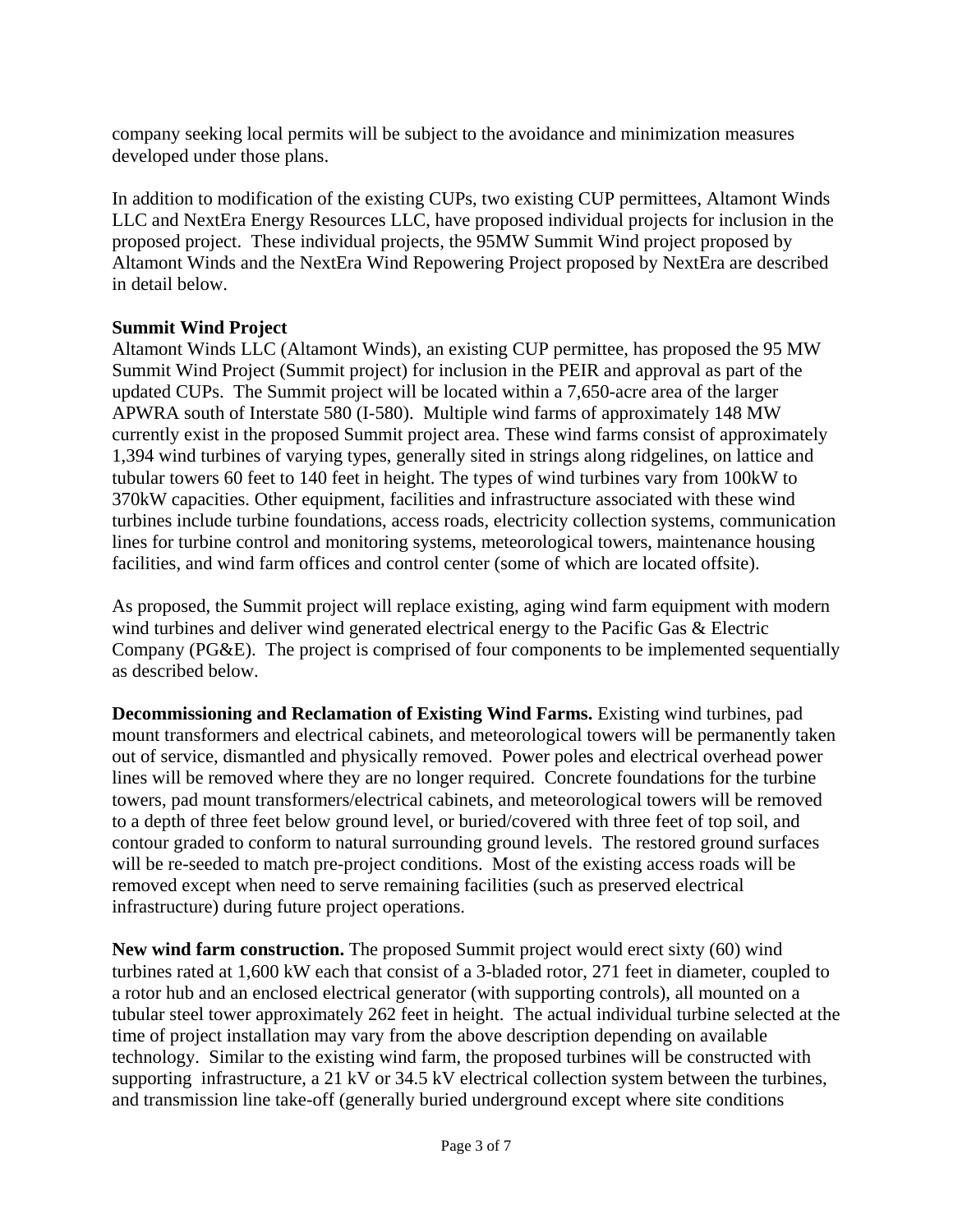require overhead spans), turbine control and communications systems, other electrical/controls ancillary equipment, a substation for interconnection with the PG&E 115 kV transmission network, several permanent meteorological towers 262 feet in height, and one or more small equipment storage yards.

**Operations and Maintenance.** Following construction, the Summit project will be operated and maintained by PowerWorks LLC, an affiliate of Altamont Winds. PowerWorks operates and maintains over 900 wind turbines in the APWRA. Operations will be conducted using a remote control system that allows continuous monitoring and operation of the collective wind farm, as well as the individual wind turbines. Maintenance will involve both scheduled preventive and unscheduled repair work, both of which would utilize fully-equipped pickup trucks; however, on rare occasions, a crane may be needed to perform major unscheduled work. Operation and maintenance activities will function out of an existing facility, located within the APWRA, outside of, but near, the Summit project area.

**Future Decommissioning and Reclamation.** Altamont Winds intends to operate the proposed wind farm as long as it remains economically viable, but at least for 20 years, which is the typical life cycle for such facilities. When the proposed Summit project wind farm is no longer operable, it will be decommissioned and reclaimed using the same procedures as described above.

### **NextEra Wind Repowering Project**

A second CUP permittee, NextEra Energy Resources, LLC, proposes to develop, construct, own and operate a 135.7 MW wind repowering project in the APWRA (NextEra project) under the updated CUP. The NextEra project site area is approximately 8,950 acres. The project boundary extends from the Contra Costa County and Alameda County boundary line on the north to various parcels south of the county line. It further extends to the south of I-580. Public roads will provide access to the NextEra project area, Altamont Pass Road, Flynn Road, Vasco Road, and Dyer Road. The NextEra project would be implemented with the same sequential components as described above for the Summit Wind project. Similar to the Summit Wind project, the NextEra project will remove existing turbines, and install up to fifty-nine (59) wind turbines, each of which would be approximately 428 feet in height to the tip of the blade and rated at 2.3 MW. Associated infrastructure would include reinforced concrete foundations for each wind turbine and their step-up transformers, local access roads, crane pads, a 34.5 kV electrical collection system, transmission line take-off, turbine control and communications systems, other electrical/controls ancillary equipment, substations for interconnections with the PG&E transmission network, and several permanent meteorological towers 262 feet in height. No new operations and maintenance facility construction would occur on the site. NextEra's existing facility located in Livermore would serve the project's operations and maintenance needs.

Construction of both the proposed Summit project and NextEra project are expected to occur in phases, with a typical duration of 8 to 12 months. The majority of construction activities will occur over a 4 month period during new wind turbine erection. It is anticipated that the Summit Wind project will begin interim construction periods as early as the fall of 2012, and continue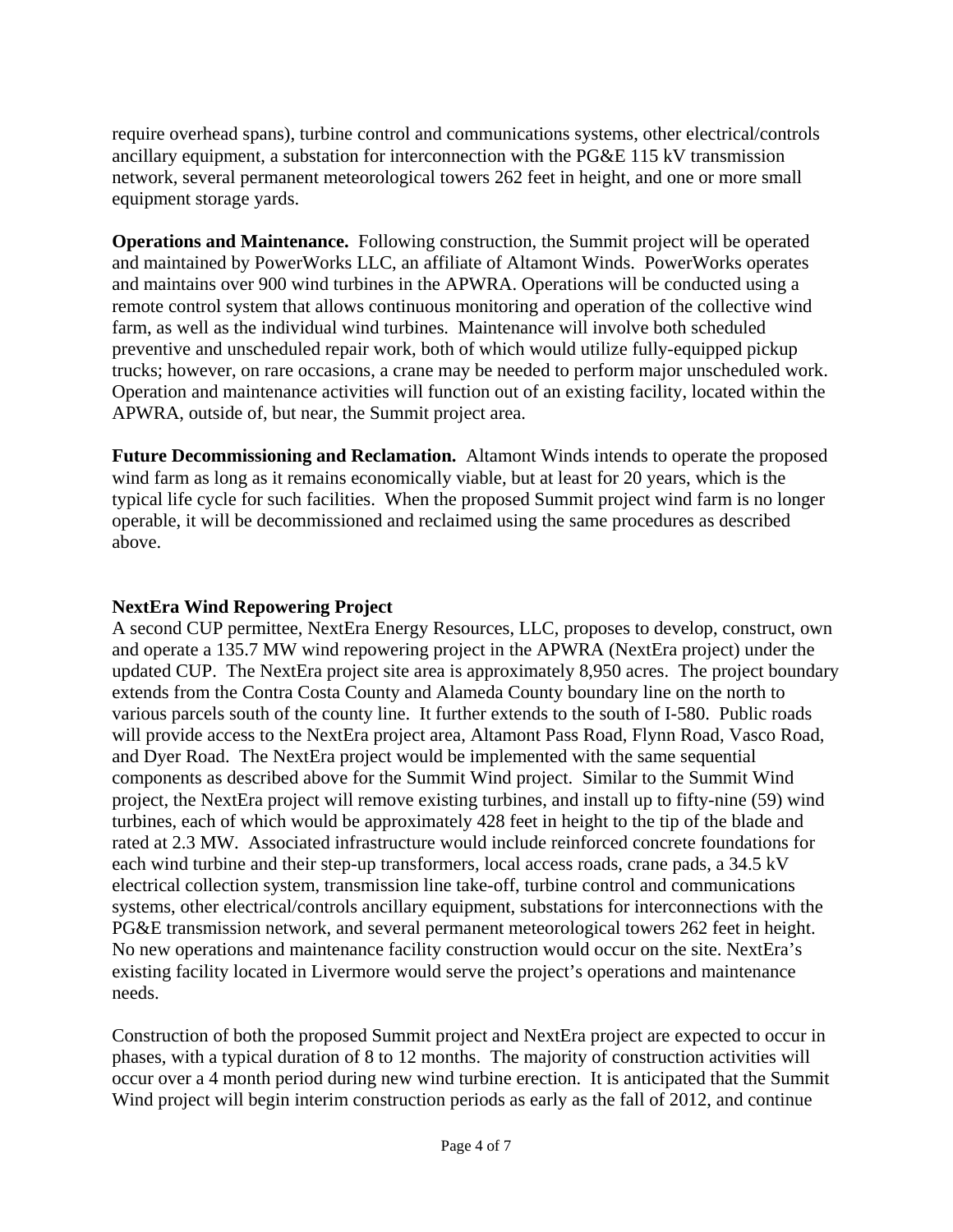periodically into 2018. The NextEra project's start date is not known at this time; however, all phases of construction are anticipated for completion no later than 2018.

### **Alternatives**

The PEIR will consider the proposed project and a reasonable range of alternatives. Alternatives to the project will include a No Project scenario, and at least one alternative to the proposed project. This alternative may vary by the level of conservation, repowering activities, planning area, or some combination of these or other factors. The County welcomes comments from the public on the alternatives that should be considered.

To evaluate the potential environmental effects of the proposed project and its alternatives, the County intends to prepare a PEIR. Key issues that will be evaluated in the PEIR include:

- biological resources,
- land use planning and socioeconomics,
- aesthetics and visual resources,
- cultural resources.
- noise, and
- cumulative impacts.

### **Project Background**

Wind turbines are currently operated under existing CUPs updated by the County in 2005. The majority of the permits were further amended in 2007 to incorporate requirements for Settling Party wind companies, which are discussed in more detail below. The following summarizes key dates, provisions, and decisions made that relate to the 2005 and 2007 CUP amendments.

- On November 13, 2003, and on January 29, 2004, the East County Board of Zoning Adjustments (EBZA) approved CUPs for the continued maintenance and operation of wind turbines in APWRA. The EBZA concluded that its decision to issue the CUPs was categorically exempt from CEQA. The Center for Biological Diversity (CBD), Californians for Renewable Energy (CARE), and Golden Gate Audubon Society (Audubon) appealed these approvals to the Alameda County Board of Supervisors.
- On September 22, 2005, the Alameda County Board of Supervisors upheld the decision of the EBZA to grant the CUPs with the inclusion of several conditions advocated by CBD, CARE and Audubon, including:
	- 1. An environmental impact report (EIR) is required that evaluates wind farm operation and a repowering program.
	- 2. Existing permits will expire in 13 years (2018).
	- 3. An APWRA Scientific Review Committee will be formed.
	- 4. An Avian Wildlife Protection Program & Schedule will be implemented, including seasonal shutdown and removal of high risk turbine requirements, and a schedule to remove turbines for repowering in increments of 10% by September 2009, 35% by 2013, 85% by 2015, and 100% by the end of the CUP term in 2018.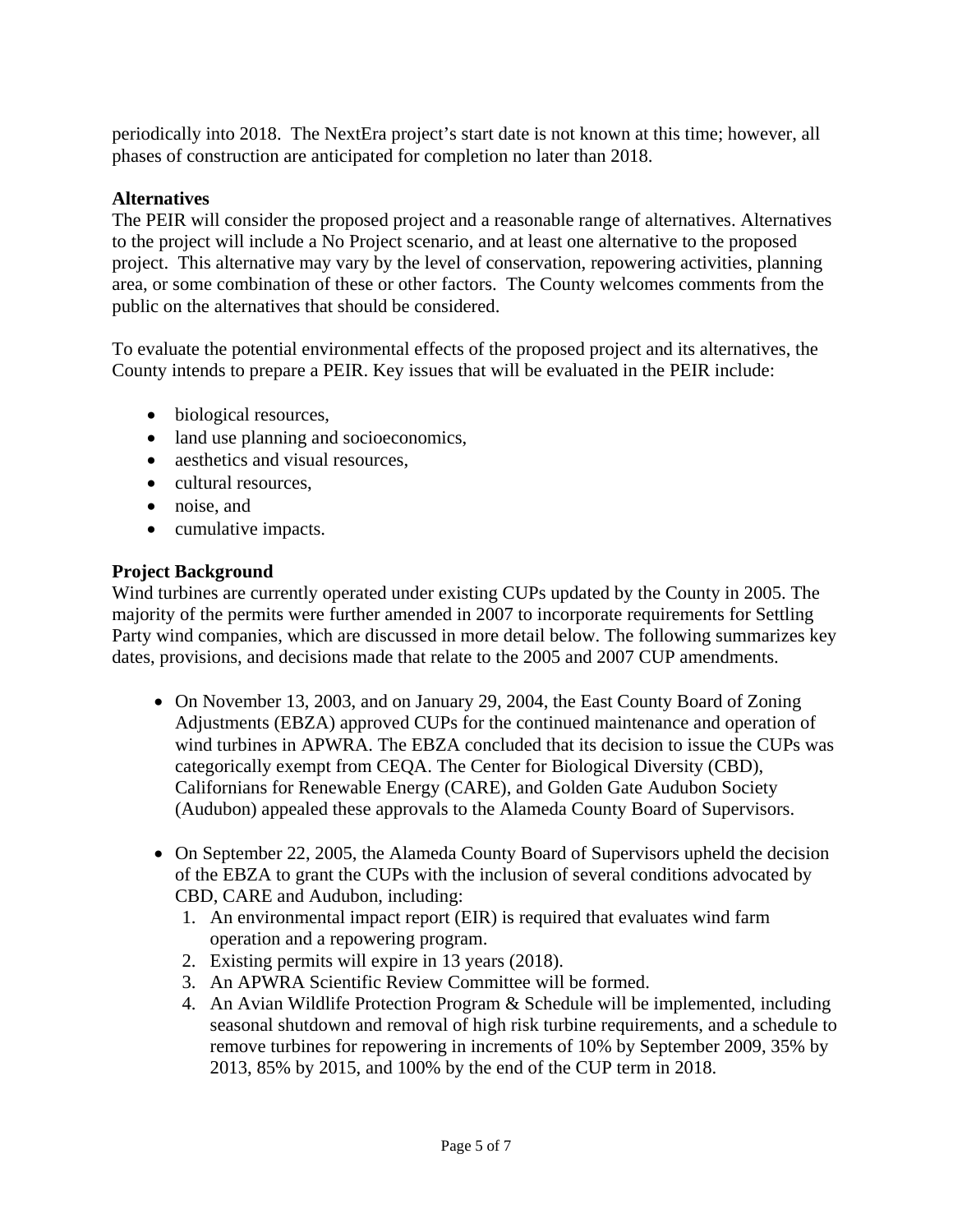- Shortly thereafter, CARE and Audubon petitioned the Alameda County Superior Court for a writ of mandate to set aside the County's issuance of the CUPs on various grounds, including that the action violated the County's General Plan and CEQA.
- Extensive negotiations led in November 2006 to a Settlement Agreement among members of the Settling Parties. The Settlement Agreement had seven key provisions, summarized below.
	- 1. Wind companies will reduce avian raptor mortality by 50% by November 2009. This condition is applicable to four raptor species: golden eagle, burrowing owl, American kestrel, and red-tailed hawk.
	- 2. If the desired reduction is not achieved, an adaptive management program will be instituted and Alameda County will act on any needed permit modifications, provided the measures are consistent with the objectives of the Settlement Agreement.
	- 3. Higher risk turbines will be removed or relocated within 30 days of the Settlement Agreement.
	- 4. Additional high risk turbines will be removed or relocated by October 31, 2008.
	- 5. Shutdowns will be modified in the winter of 2007–2008 for data consistency.
	- 6. Companies may paint blades of up to 450 turbines as an experiment to reduce avian mortality.
	- 7. Parties will develop an NCCP applicable to activities of turbine owners and operators only. (Note: this effort was later expanded to include a HCP to cover species listed under the federal Endangered Species Act)
- On January 11, 2007, the County amended the CUPs of the Settling Party wind companies consistent with the terms of the Settlement Agreement. The amended CUPs were approved by the County concurrently with the County's approval of the Settlement Agreement. The approval of the amended CUPs allowed the wind power companies to continue producing wind energy while further reducing raptor mortality in the APWRA and meeting other provisions of the Settlement Agreement.

#### **EIR Process and the Role of Participating Agencies and the Public**

The County encourages broad participation in the EIR process during scoping and review of the resulting environmental documents. Comments and suggestions are invited from all interested agencies and the public at large so that the full range of issues related to the proposed project and all reasonable alternatives are addressed and that all significant issues are identified. In particular, the County is interested in learning whether there are areas of environmental concern where there might be a potential for significant impacts. For all potentially significant impacts, the PEIR will identify mitigation measures where feasible, to reduce these impacts to a level below significance.

Public agencies with jurisdiction are requested to advise the County of the applicable permit and environmental review requirements of each agency, and the scope and content of the environmental information that is germane to the agency's statutory responsibilities in connection with the proposed project. Public agencies are requested to advise the County if they anticipate taking a major action in connection with the proposed project and if they wish to cooperate in the preparation of the PEIR.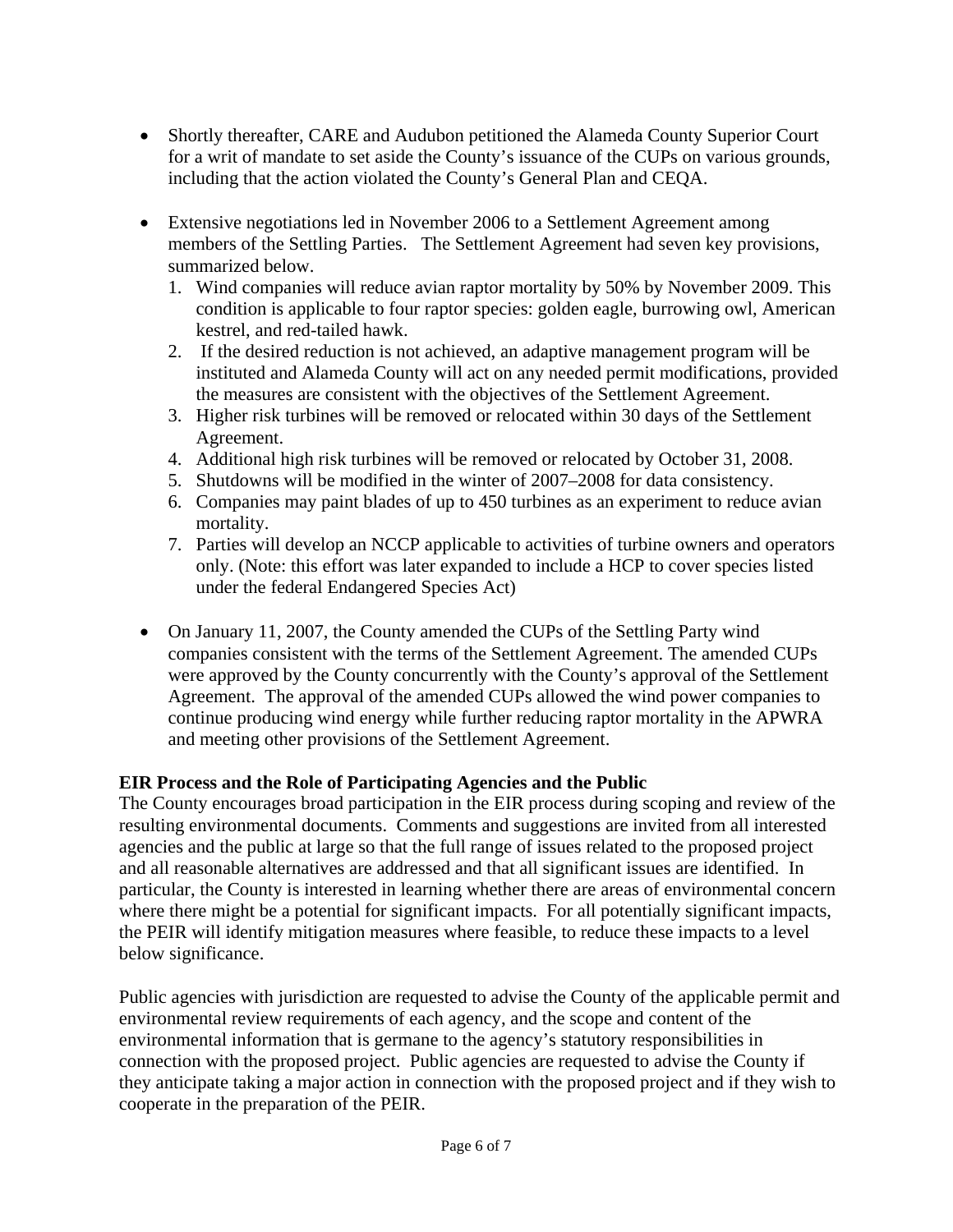A public scoping meeting has been scheduled as an important component of the scoping process for compliance with state environmental law. Details of the scoping meeting described in this Notice will be advertised in local newspapers and on the County's internet site: www.acgov.org/cda/planning/landuseprojects/currentprojects.

Due to the time limits mandated by state law, public agencies are requested to send their responses to this Notice to the County at the address provided above at the earliest possible date but not later than 45 days after receipt of this Notice. Members of the general public should provide scoping comments by October 8, 2010.